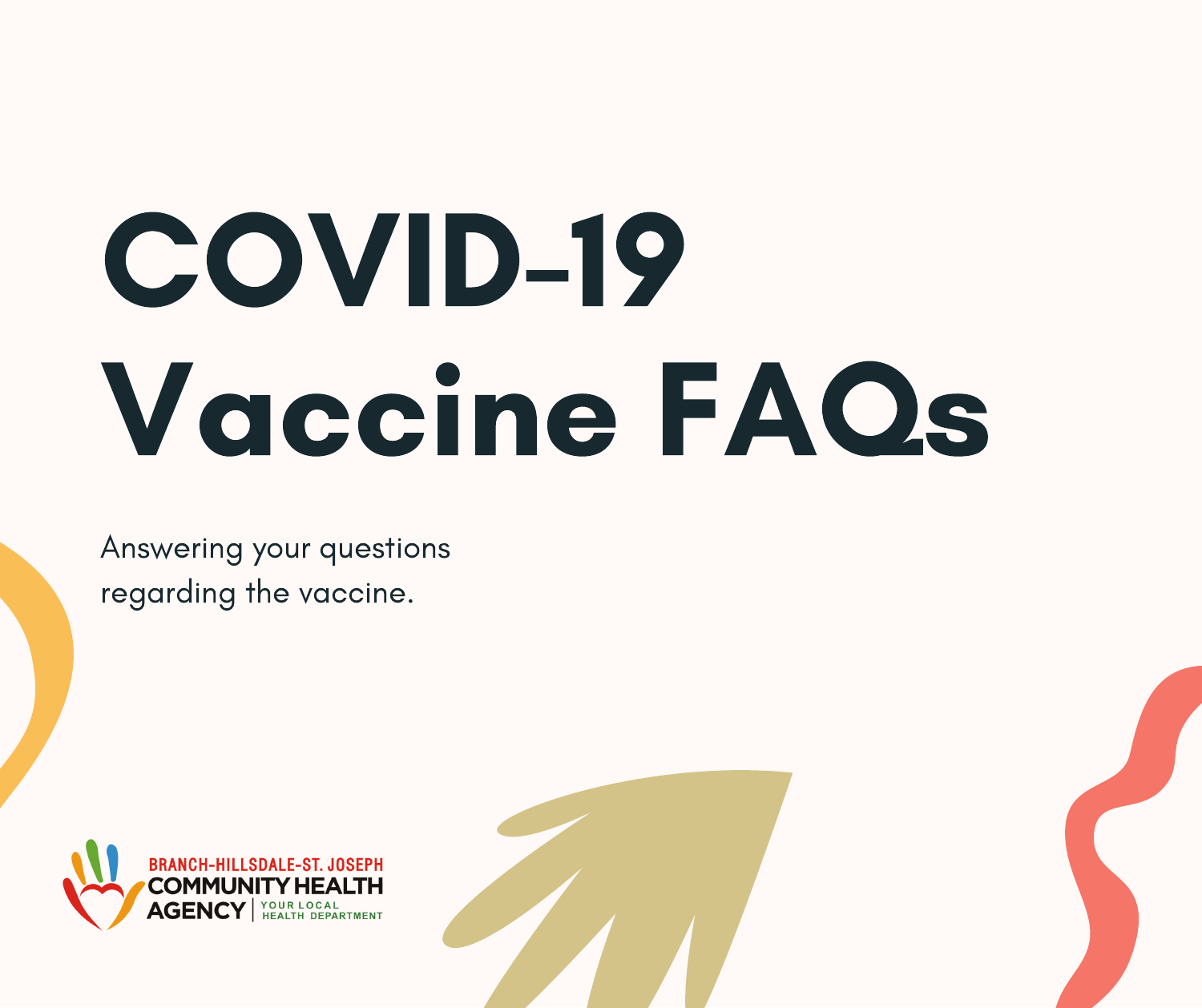# How do the COVID-19 vaccines work?

Pfizer and Moderna, use messenger RNA (mRNA), to trigger the immune system to produce protective antibodies against the coronavirus. These are the first vaccines to use mRNA. It is important to note that neither of these vaccines uses the coronavirus itself, and neither can cause COVID-19.

Johnson & Johnson (J&J)/Janssen contains a vector virus that delivers information to cells in the body to create an immune response. This vector virus is a modified virus that is not the virus that causes COVID-19 and cannot reproduce itself, so it cannot cause COVID-19.

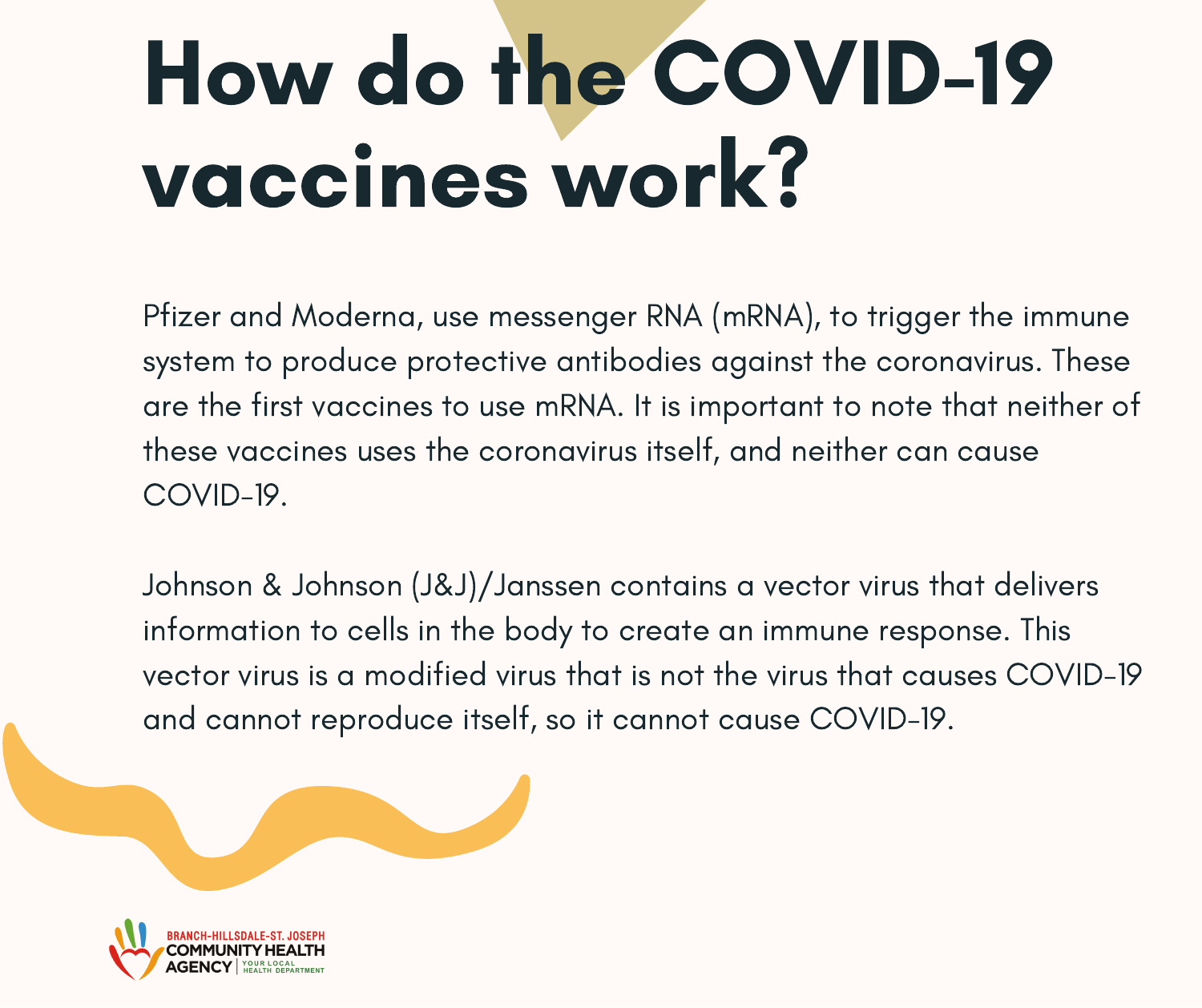### Are the COVID-19 Vaccines Safe?

We are confident the vaccines approved for use in the U.S. (Pfizer, Moderna, and J&J/Janssen) are highly safe and effective. All were developed in the U.S. and have undergone U.S. Food and Drug Administration (FDA) scrutiny, the most rigorous vaccine approval process on the planet.

Like other medications, the COVID-19 vaccines can have some side effects. All symptoms experienced by trial participants were mild or moderate and were attributable to a normal, healthy immune response. The most commonly reported side effects of the vaccine were arm pain, fatigue, muscle or joint pain, and headache. None were severe nor required hospitalization.

Please note, in most situations, Pfizer and Moderna are preferred over J&J/Janssen by the CDC unless you have an allergy to an ingredient or severe reaction after a mRNA vaccine dose. When considering the J&J/Janssen vaccine, women 30-49 years, especially, should be aware of the increased risk of thrombosis with thrombocytopenia syndrome (TTS), which is a **rare** but serious adverse event that causes blood clots in large blood vessels and low platelets (blood cells that help form clots).

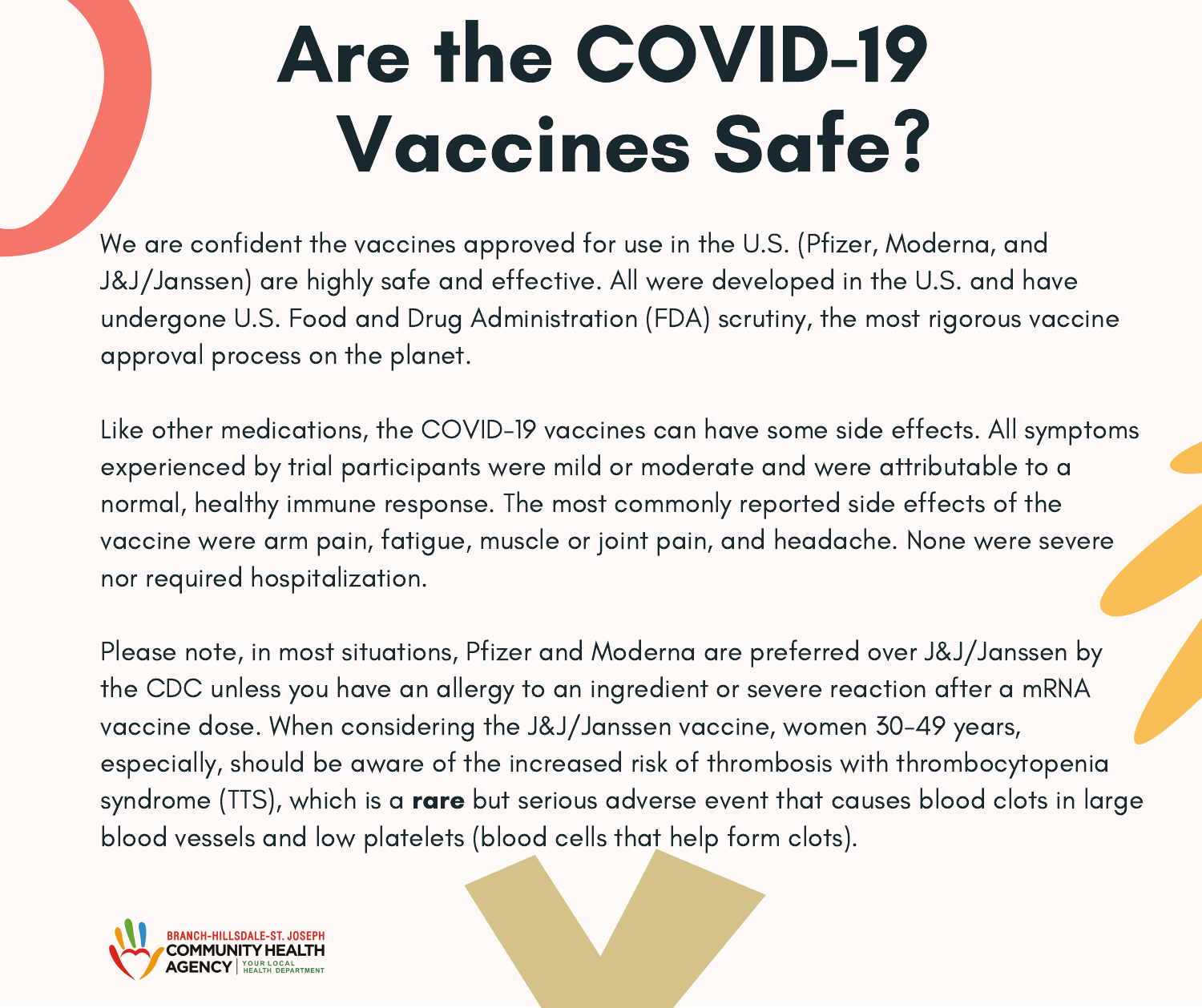# How do vaccines protect our community?

If 75 to 95 percent of the population is vaccinated, vaccines will not only protect people who get the vaccine, they 'll protect people who have not been vaccinated by reducing the rate of person-to-person transmission (herd immunity).

Vaccination has led to community protection from other illnesses, including whooping cough/pertussis.

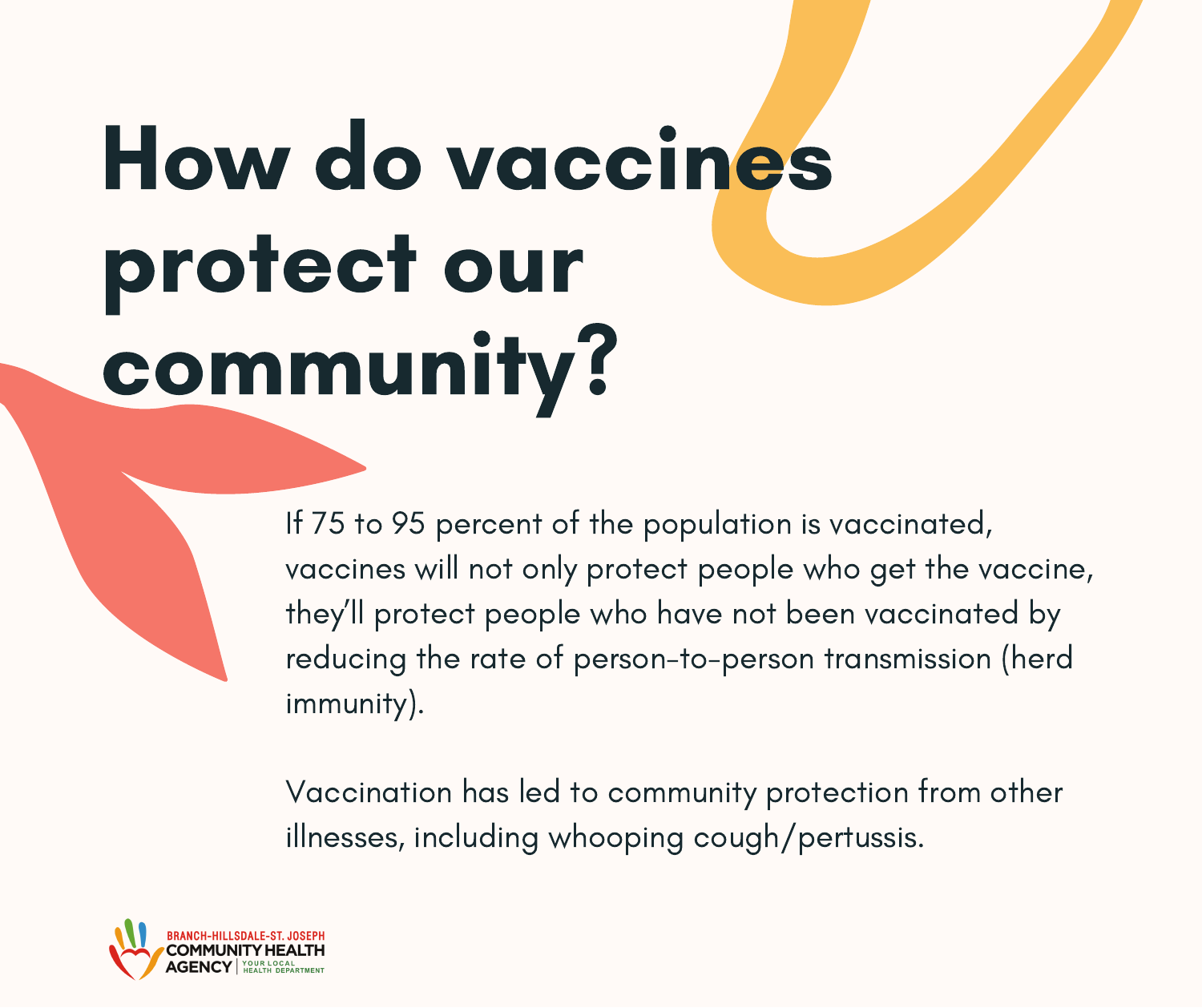# Are the COVID-19 vaccines effective?

Both the Pfizer and Moderna mRNA vaccines are over 94 percent effective, a calculation based on observed infection rates among unvaccinated (placebo) adult participants compared to vaccinated participants in each clinical trial. Efficacy was consistent across age (18+), gender, race and ethnicity demographics.

The J&J/Janssen vaccine was 66 percent effective in clinical trials at preventing COVID-19 infection.



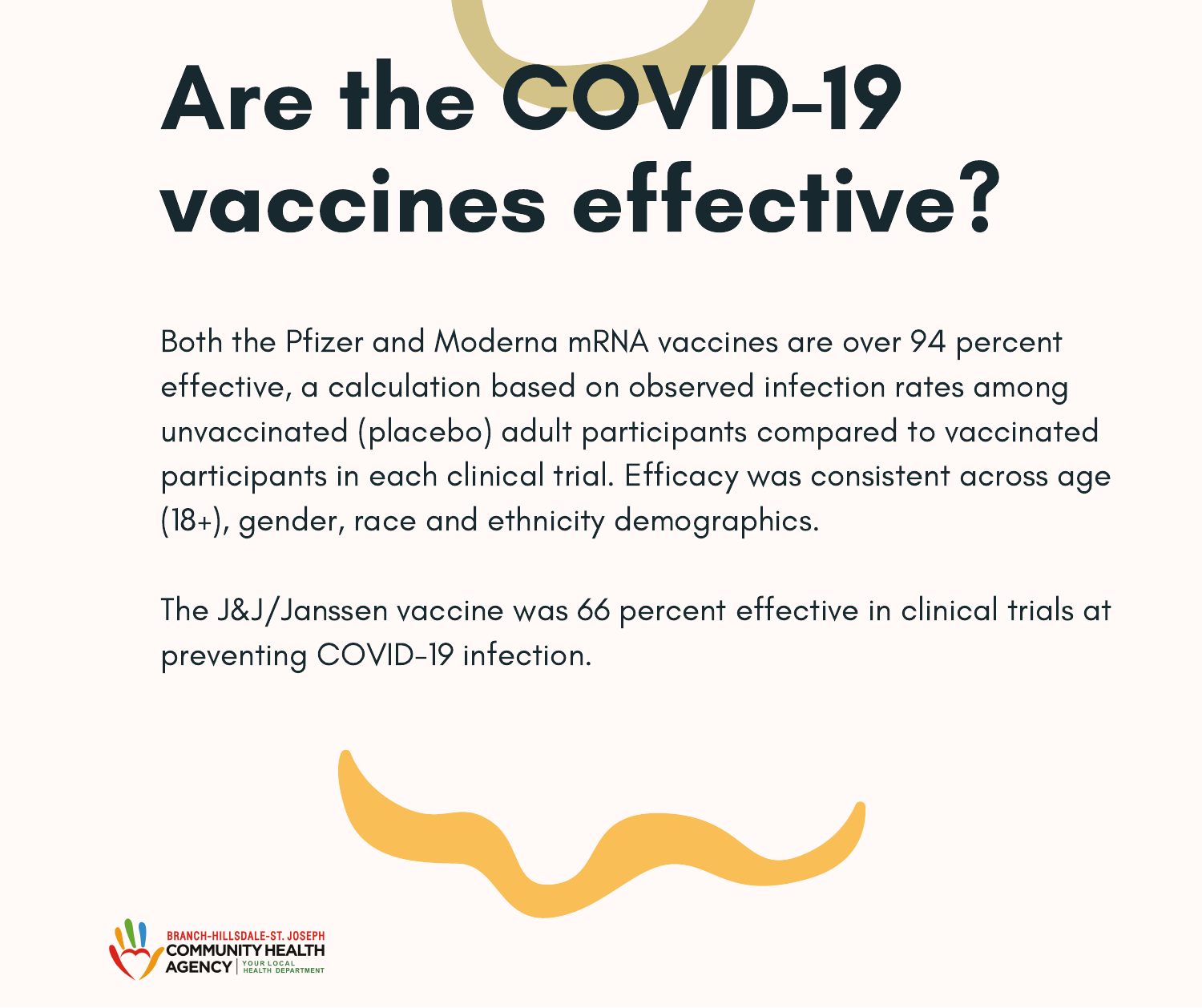# Will I need to get a COVID-19 vaccine every year?

While COVID-19 vaccines are effective, studies have shown some declines in vaccine effectiveness against infections over time. At this time, it is advised that everyone 12 years and older get a [booster](https://www.cdc.gov/coronavirus/2019-ncov/vaccines/booster-shot.html) shot at least 5 months after completing your primary COVID-19 vaccine series. Adults 18 years and older who received J&J/Janssen as their primary COVID-19 vaccine should get a booster at least 2 months after receiving their J&J/Janssen vaccine.



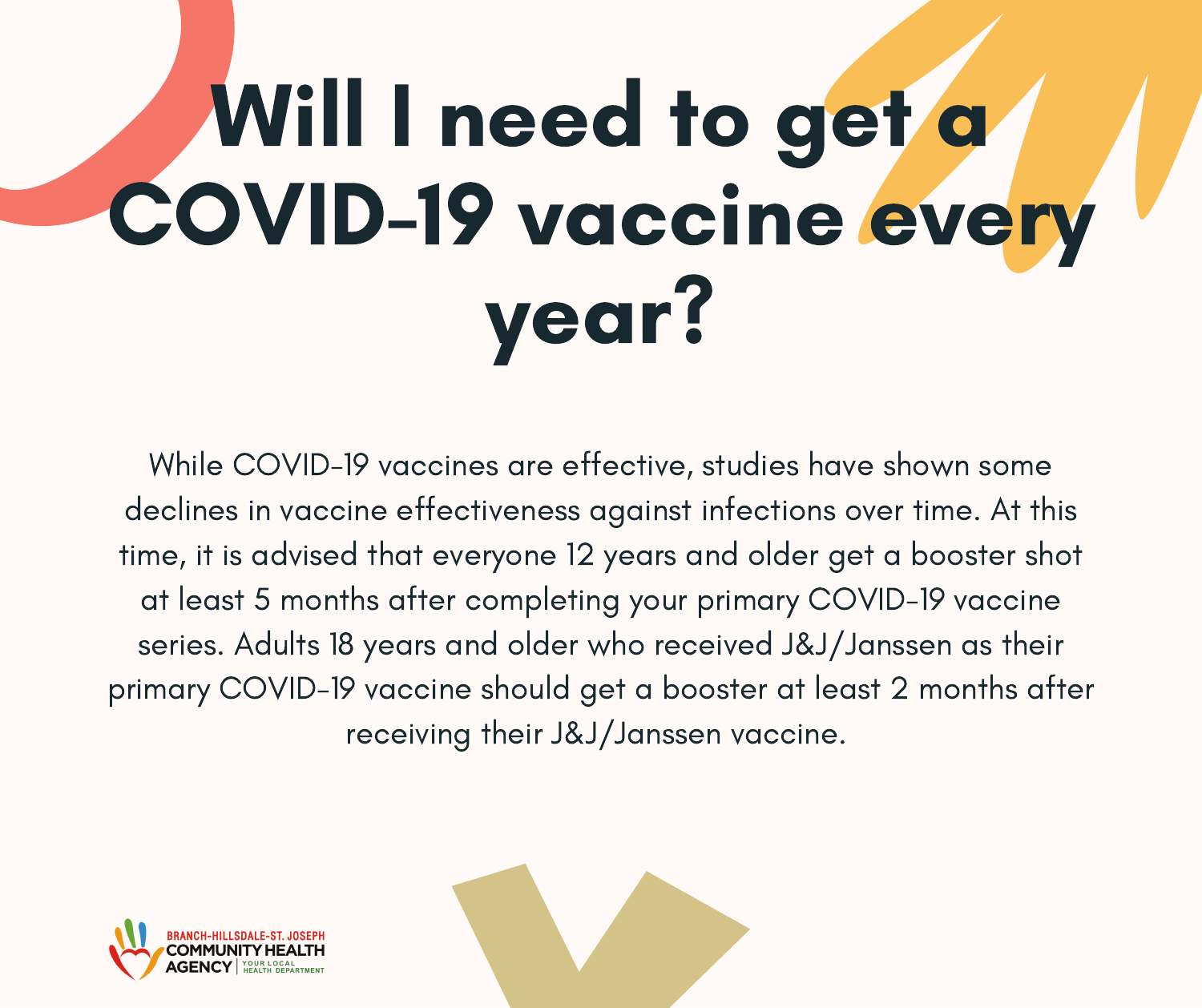### Which booster should I get?

Teens 12–17 years old may only get a Pfizer COVID–19 vaccine booster.

Adults 18 years and older who received Pfizer, Moderna, or J&J/Janssen as their primary COVID-19 vaccine can get Pfizer, Moderna, or J&J/Janssen for their booster.

According to the CDC, it is safe to get a booster shot that is different from the vaccine you initially received. However, the Pfizer and Moderna mRNA vaccines are preferred over J&J/Janssen for primary and booster vaccination in most situations due to the risk of serious adverse events. If you have had an allergic reaction to the mRNA vaccines, have limited access to the mRNA vaccines, or want the J&J/Janssen vaccine despite safety concerns, the J&J/Janssen vaccine may still be received.



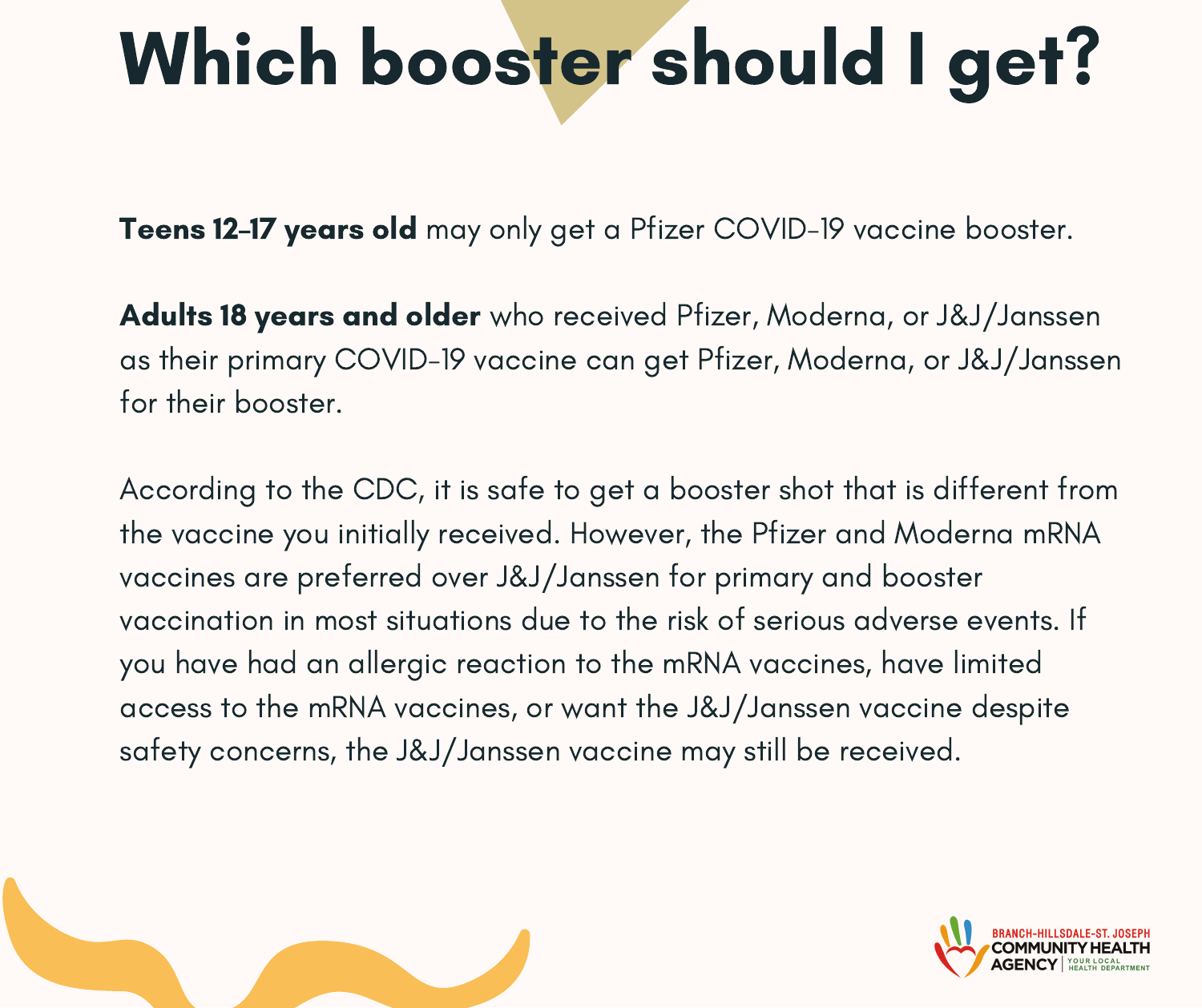### How is the vaccine administered?

The Pfizer and Moderna vaccines require two doses, either 21 or 28 days apart. Protection is incomplete unless two doses of the vaccine are administered. You are considered fully vaccinated 2 weeks after your second shot in a 2-dose series, or 2 weeks after a single-shot J&J/Janssen COVID-19 vaccine.

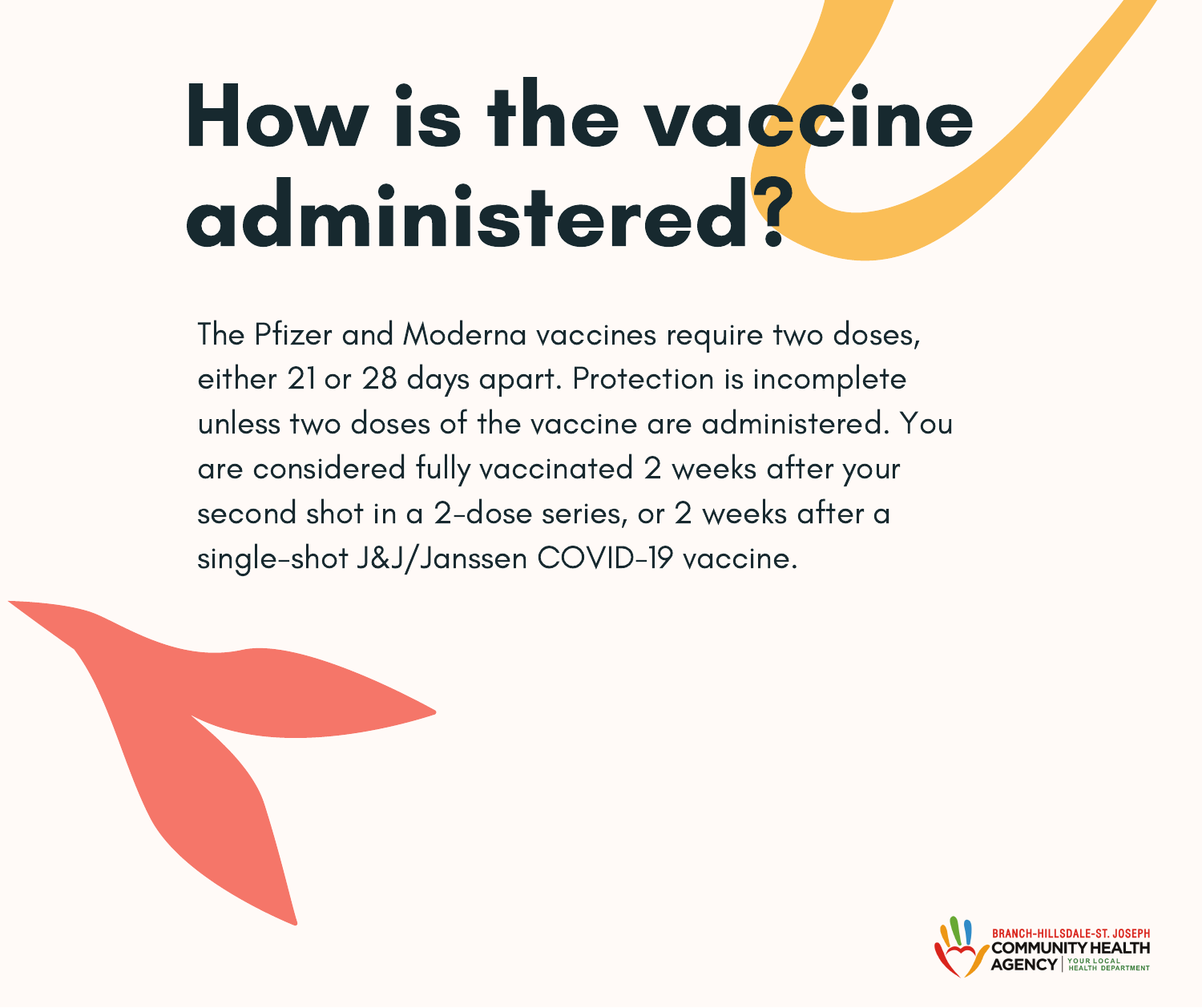#### Will I need to continue to wear a mask and social distance after I receive a vaccine?

Yes. The CDC recommends everyone wear a mask regardless of vaccination or booster status. Masking is a critical public health tool for preventing spread of COVID-19. It is important for everyone to continue using all tools available to us to help stop this pandemic: getting vaccinated as soon as possible, getting a booster when it is time, covering your mouth and nose with a mask, washing hands often, and staying at least 6 feet away from others. This will offer the best protection from getting and spreading COVID-19.



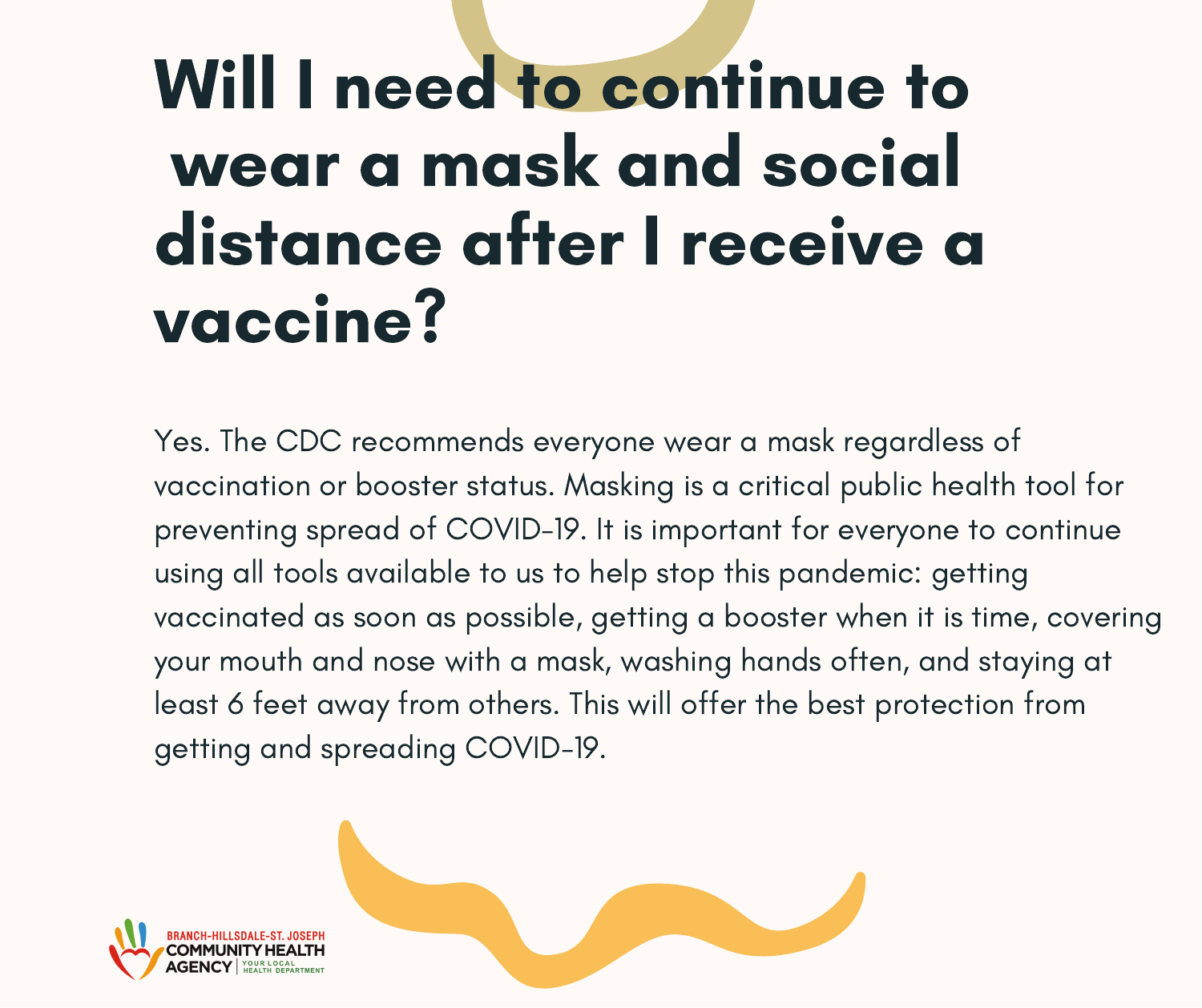#### Can pregnant or nursing women and women trying to conceive be vaccinated?

Yes. The CDC recommends people who are pregnant, breastfeeding, trying to get pregnant now, or might become pregnant in the future get vaccinated. People who are pregnant may also receive a COVID-19 vaccine booster shot.

Both the FDA and ACOG (American College of Obstetricians and Gynecologists) say the vaccine is safe for pregnant women, nursing moms, and those trying to get pregnant.

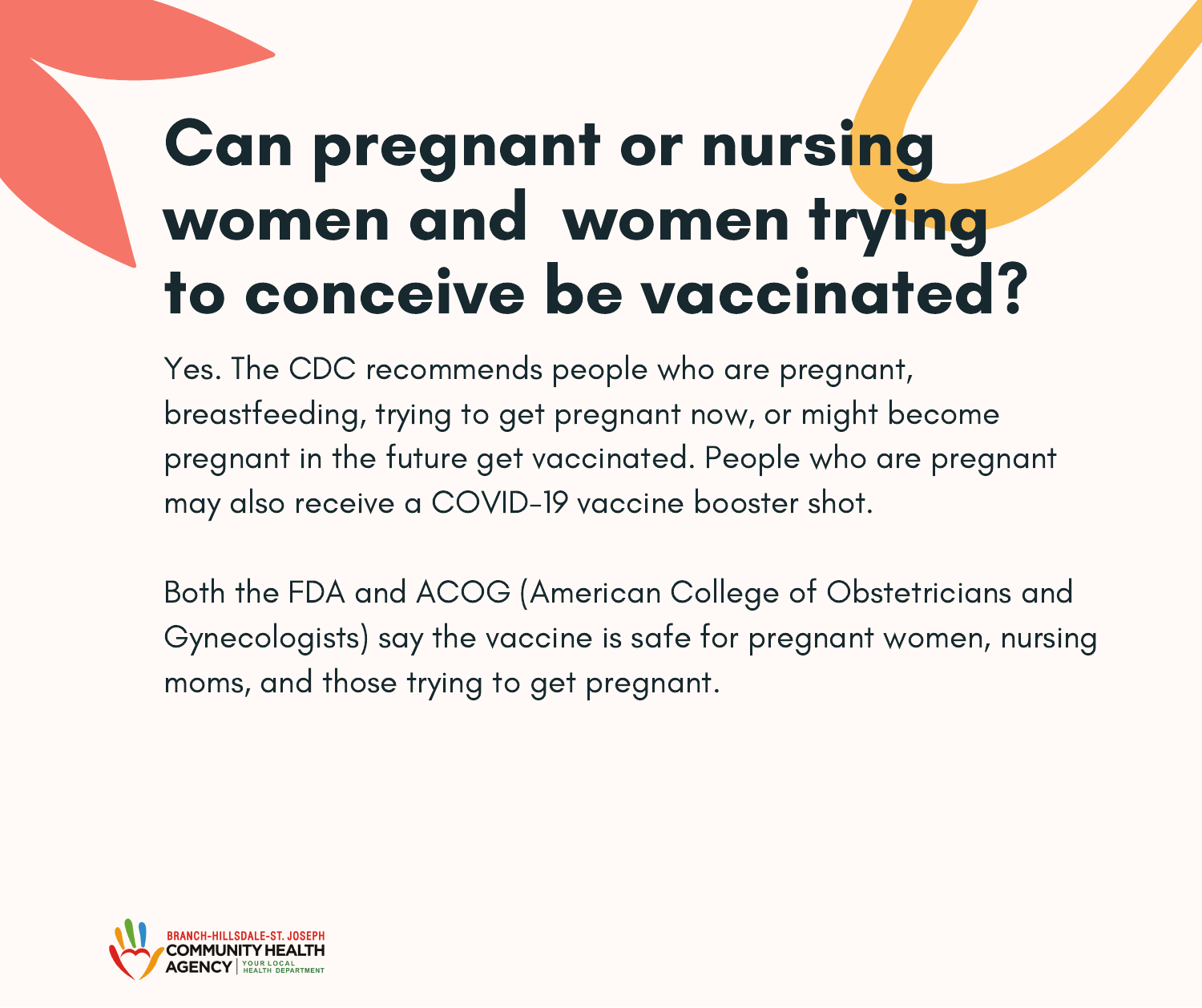#### Can children be vaccinated?

As of January 2022, the Pfizer vaccine is the **only** approved vaccine in the U.S. for children and adolescents 5-17 years of age. We are confident that the Pfizer vaccine is highly safe and effective in this age group. It was developed in the U.S. and has undergone the same U.S. Food and Drug Administration (FDA) scrutiny as all vaccines do, which is the most rigorous vaccine approval process on the planet.

It is important to note that 5-11 year olds receive one-third of the dosage of the adolescent/adult vaccine. **It is not yet approved for children under 5 years old.**

A booster dose for 5-11 year old children has not yet been approved. However, 5-11 year olds who are immune compromised may receive a booster 28 days after their second shot.

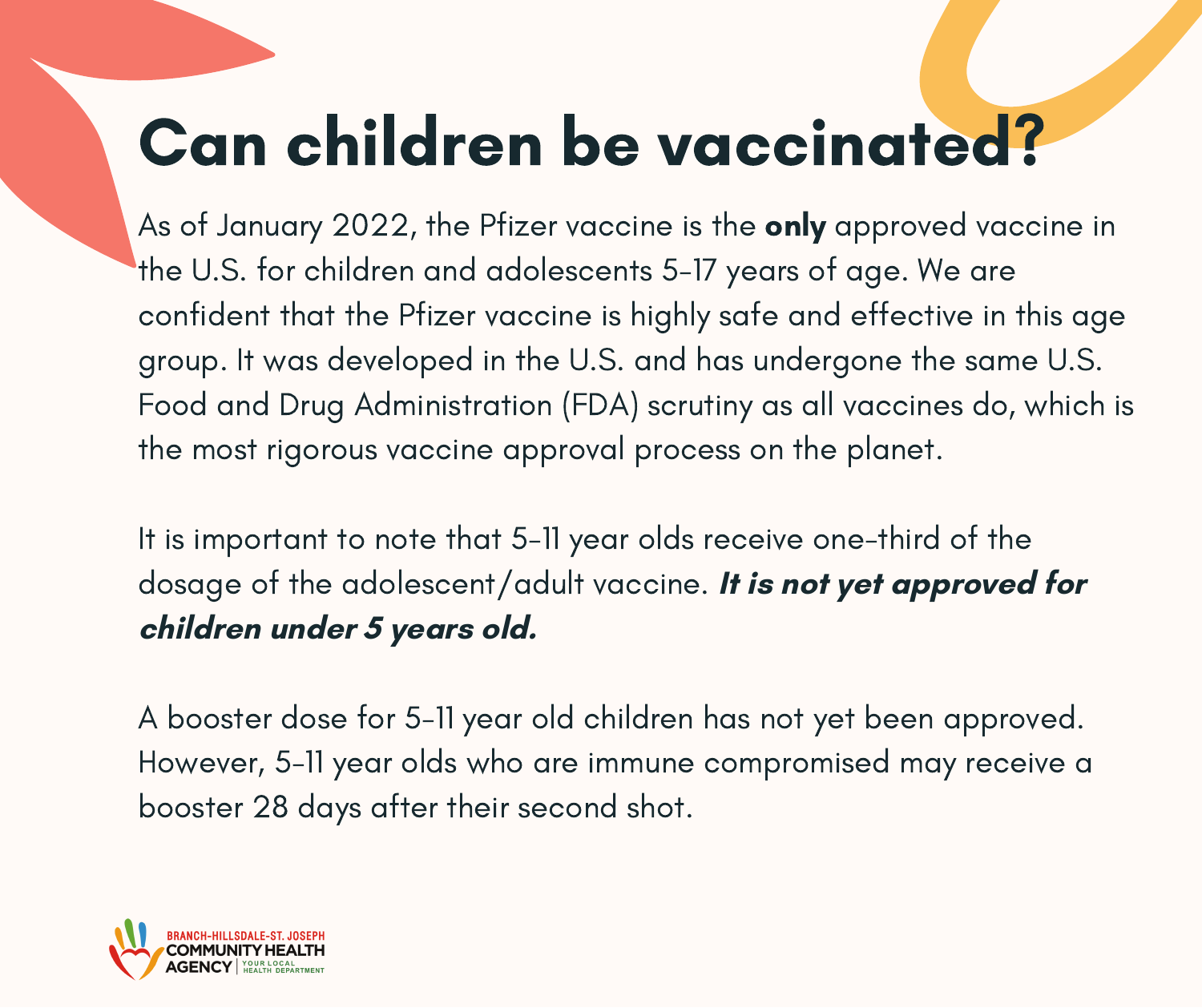#### What are the Side Effects of the COVID-19 Vaccine in Children?

Like other medications, the COVID-19 vaccines can have some side effects. All symptoms experienced by trial participants were mild or moderate and were attributable to a normal, healthy immune response. The most commonly reported side effects were fever, fatigue, chills, muscle or joint pain, and headache. None were severe nor required hospitalization.

It's important to note that there were no cases of myocarditis in the children's trial. The risk for developing myocarditis is rare and the cases of myocarditis is more commonly seen in younger men between the ages of 16-30 years, and typically after the second dose. You can develop myocarditis after developing COVID-19 as a complication, and the myocarditis from COVID-19 is usually quite severe. However, the rare cases of myocarditis seen in younger men after vaccine is generally mild and usually easily treated once it's recognized.

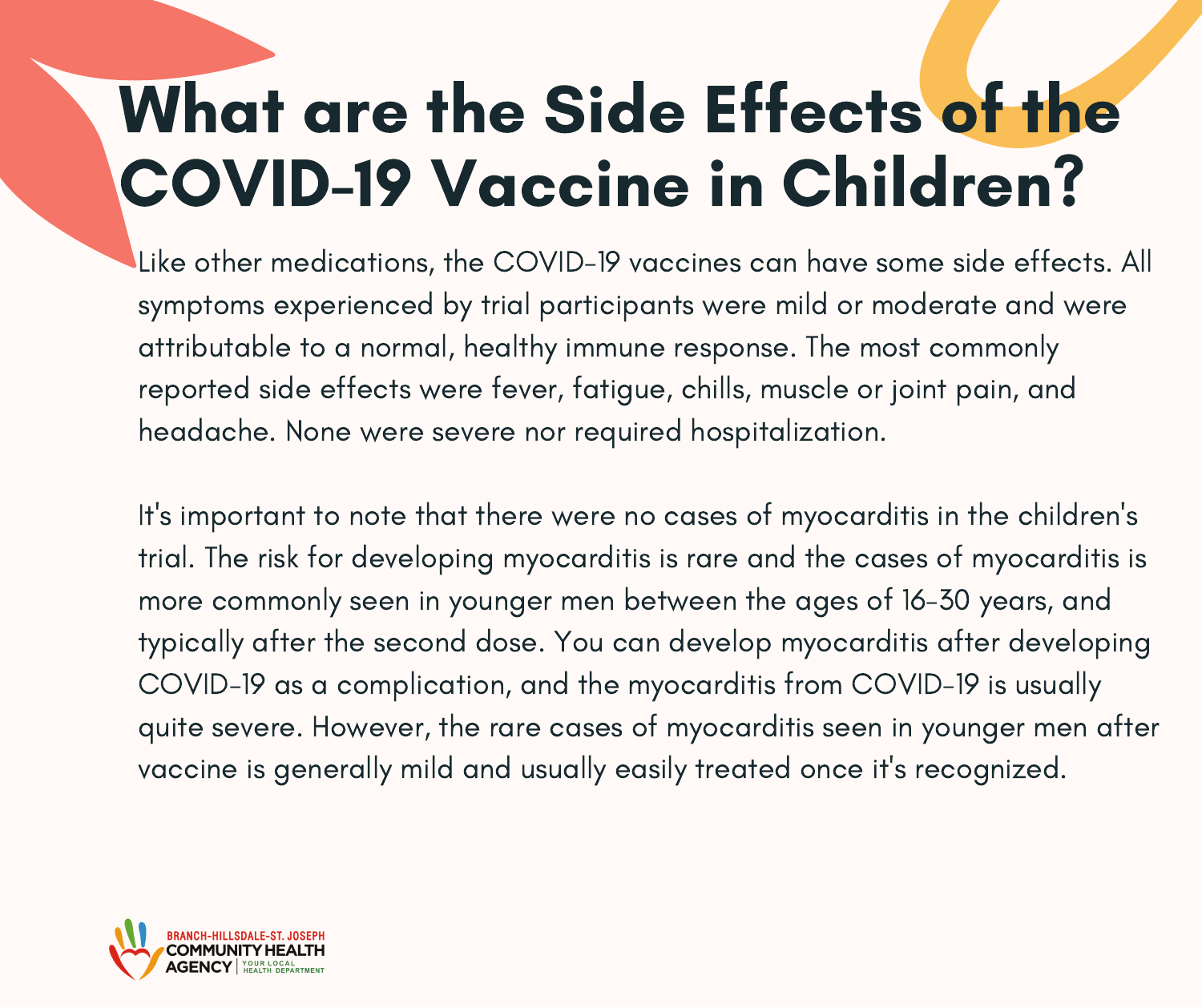### How much will the vaccine cost?

According to the CDC, the federal government purchased hundreds of millions of vaccine doses with taxpayer money, so the vaccine, itself, will be given to Americans at no cost. Vaccine providers will be able to charge a fee to administer the shot, but this fee should be covered by public or private insurance, or by a government relief fund for the uninsured.

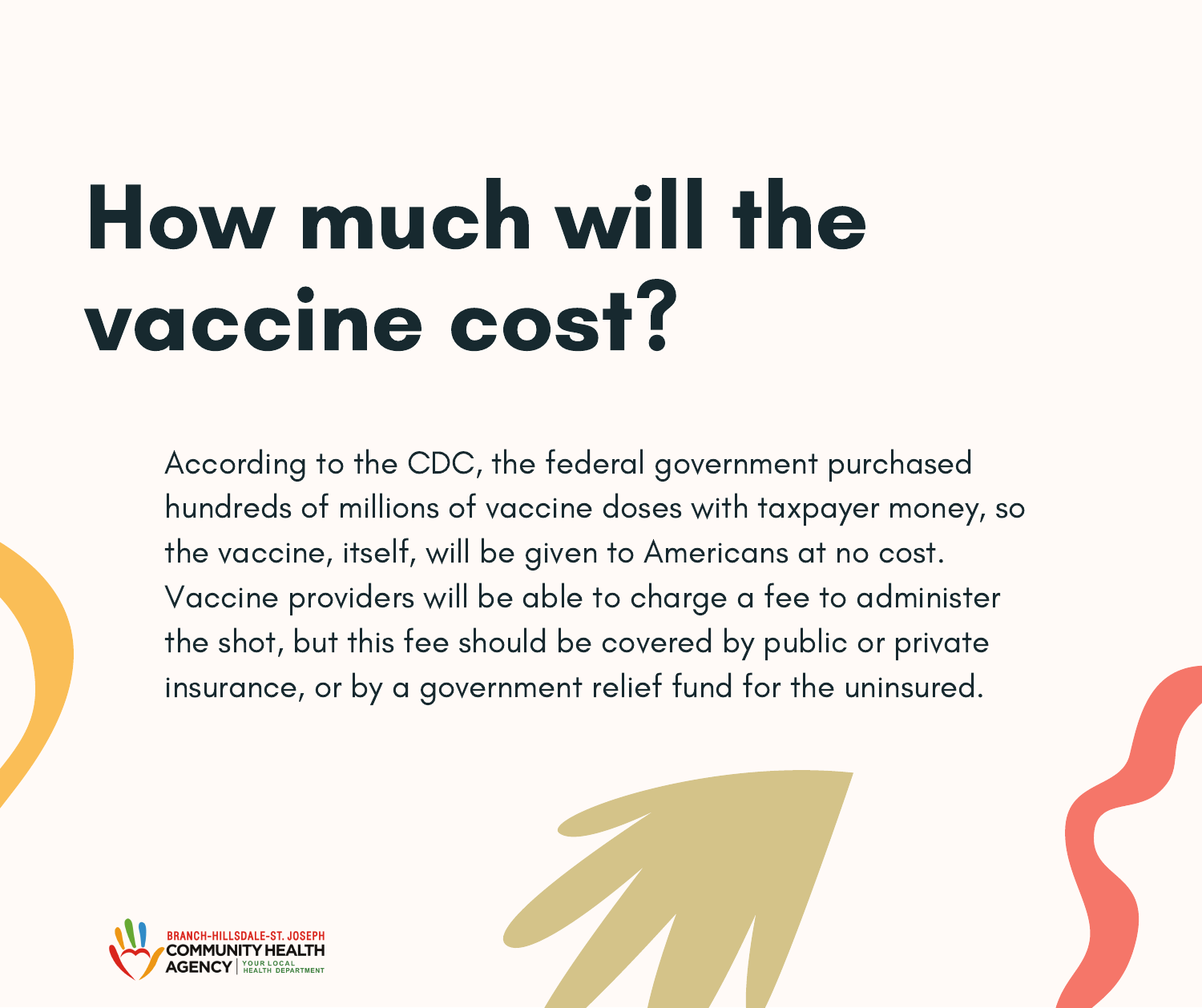#### If I have already had COVID-19 and recovered, do I still need to get vaccinated with a COVID-19 vaccine?

According to CDC, vaccination should be offered regardless of whether you have had a COVID-19 infection. Current recommendation is to give anyone recovered from Covid-19 the vaccine.